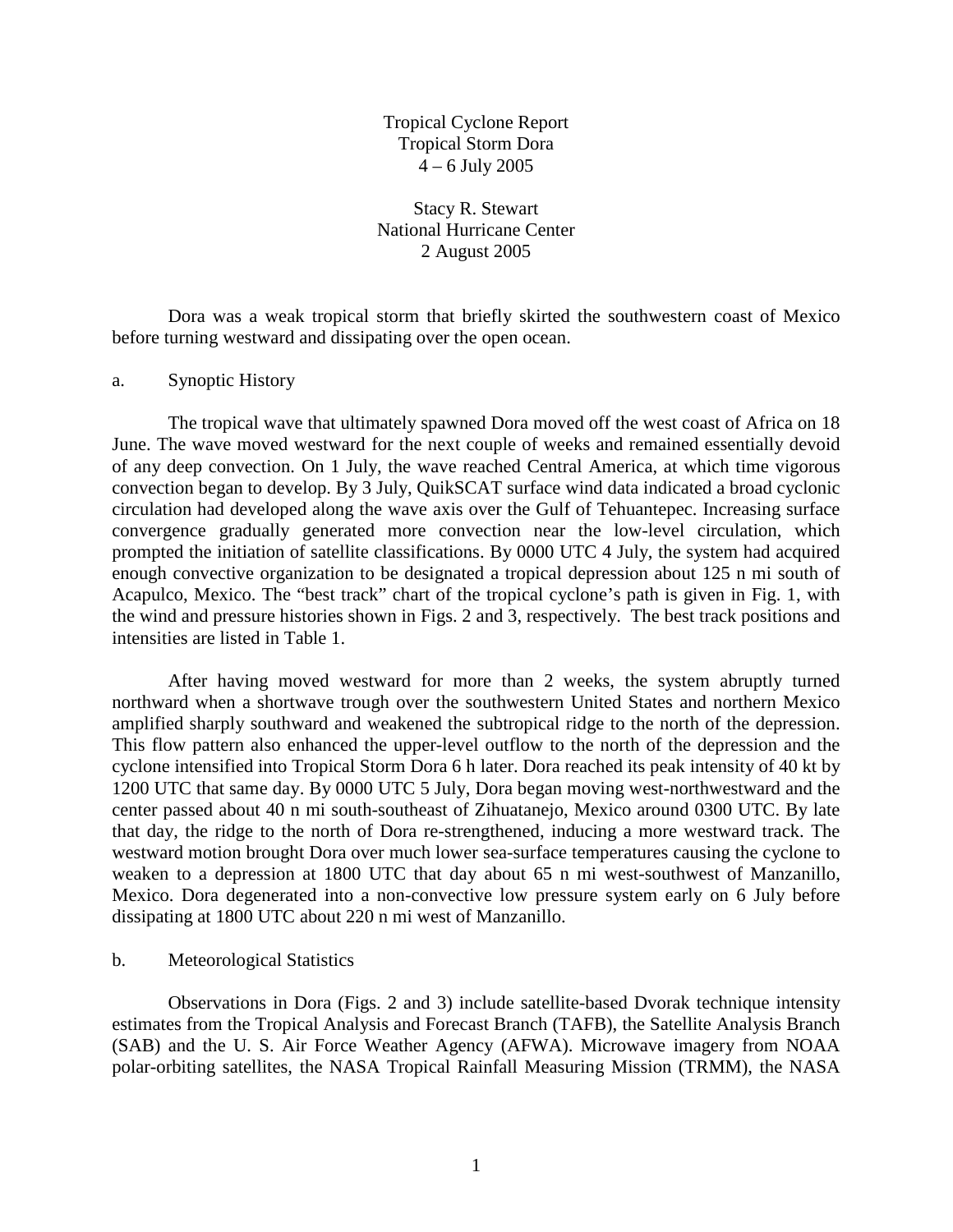QuikSCAT, and Defense Meteorological Satellite Program (DMSP) satellites were also useful in tracking Dora.

 A 1200 UTC 4 July 40-kt wind report from ship H9UY (**Nikkei Phoenix**) located 20 n mi east of the center was useful in determining the peak intensity of Dora. A 30-kt wind report at 1500 UTC 4 July from ship 4XFQ located 35 n mi southeast of the center was helpful in estimating the extent of tropical storm-force winds.

 After Dora began to interact with the mountainous terrain of coastal Mexico on 5 July, satellite-based automated objective Dvorak T-numbers from the University of Wisconsin's Cooperative Institute for Meteorological Satellite Studies (UW-CIMSS) produced overestimated intensity values of 40-50 kt, which were 10-20 kt larger than nearby surface observations indicated (Fig. 2). These inflated values were likely due to enhanced convective development caused by the southerly upslope flow on the east side of Dora.

## c. Casualty and Damage Statistics

There were no reports of damages or casualties associated with Dora.

## d. Forecast and Warning Critique

 Average official track errors (with the number of cases in parentheses) for Dora were 49 (8), 97 (6), 141 (4), and 132 (2) n mi for the 12, 24, 36, and 48 h forecasts, respectively. Except for the 48 h time period, these errors are much greater than the average official track errors for the 10-yr period  $1995-2004<sup>1</sup>$  [(37, 68, 97, and 123 n mi, respectively), (Table 4)]. Initially, the vast majority of the guidance models and, subsequently, the official forecasts, did not pick up on the northward turn. This is the reason for the higher than average OFCL track forecast errors.

 Average official intensity errors were 3, 10, 18, and 25 kt for the 12, 24, 36, and 48 h forecasts, respectively. For comparison, the average official intensity errors over the 10-yr period 1995-2004 are 6, 11, 14, and 17 kt, respectively. Again, most of the guidance models, including SHIPS and GFDL, did not anticipate the northwestward motion and the resultant close proximity to the mountainous southwestern Mexican coast, which ultimately inhibited the strengthening process.

 $\overline{a}$ 1

Errors given for the 96 and 120 h periods are averages over the four-year period 2001-4.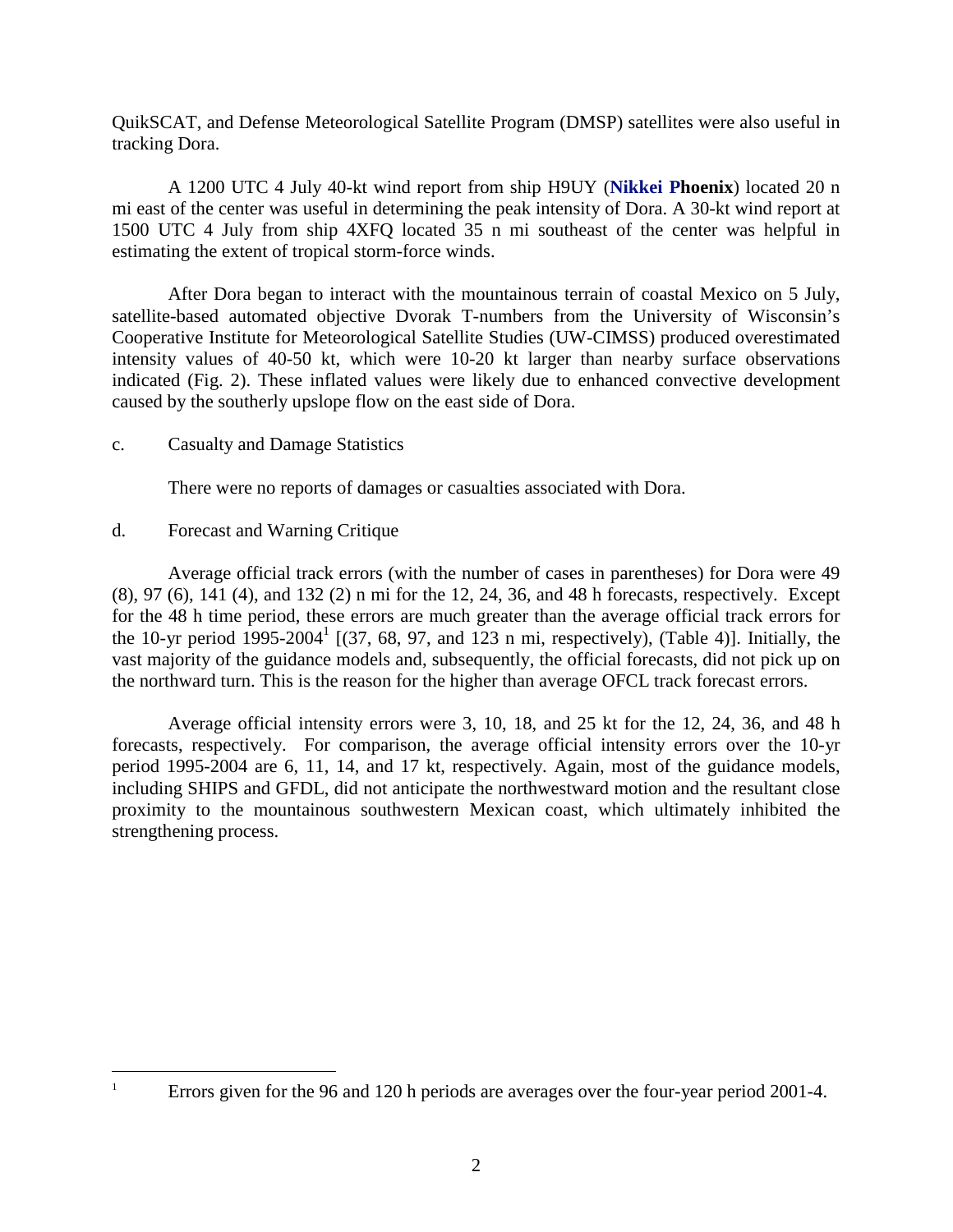| Date/Time<br>(UTC) | Latitude<br>$({}^{0}\mathrm{N})$ | Longitude<br>$({}^0\text{W})$ | Pressure<br>(mb) | Wind Speed<br>(kt) | <b>Stage</b>        |  |
|--------------------|----------------------------------|-------------------------------|------------------|--------------------|---------------------|--|
| 04/0000            | 14.9                             | 99.2                          | 1008             | 30                 | tropical depression |  |
| 04/0600            | 15.2                             | 99.3                          | 1005             | 35                 | tropical storm      |  |
| 04/1200            | 16.1                             | 99.7                          | 1003             | 40                 | 66                  |  |
| 04/1800            | 16.7                             | 100.4                         | 1004             | 40                 | $\zeta$ $\zeta$     |  |
| 05/0000            | 17.2                             | 101.4                         | 1005             | 35                 | 66                  |  |
| 05/0600            | 17.7                             | 102.6                         | 1006             | 35                 | $\zeta$ $\zeta$     |  |
| 05/1200            | 18.1                             | 103.8                         | 1007             | 35                 | $\zeta$ $\zeta$     |  |
| 05/1800            | 18.4                             | 104.8                         | 1008             | 30                 | tropical depression |  |
| 06/0000            | 18.5                             | 105.8                         | 1009             | 30                 | 66                  |  |
| 06/0600            | 18.5                             | 106.9                         | 1010             | 25                 | 66                  |  |
| 06/1200            | 18.6                             | 107.4                         | 1011             | 20                 | low                 |  |
| 06/1800            | 18.9                             | 107.6                         | 1011             | 15                 | 66                  |  |
| 07/0000            |                                  |                               |                  |                    | dissipated          |  |
| 04/1200            | 16.1                             | 99.7                          | 1003             | 40                 | minimum pressure    |  |

Table 1. Best track for Tropical Storm Dora, 4-6 July 2005.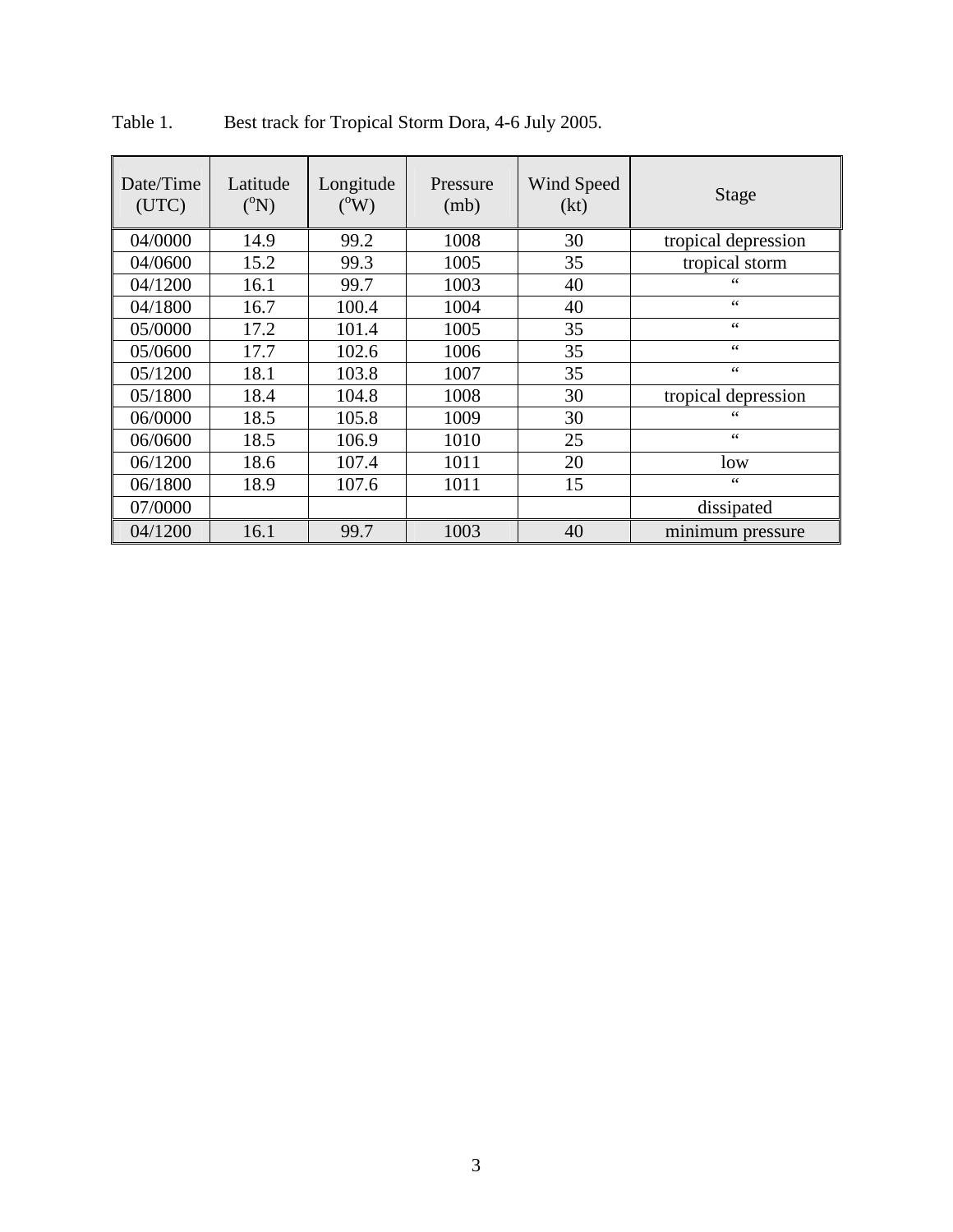Table 2. Preliminary forecast evaluation (heterogeneous sample) for Dora, 4-6 July 2005. Forecast errors (n mi) are followed by the number of forecasts in parentheses. Errors smaller than the NHC official forecast are shown in bold-face type. Verification includes the depression stage, but does not include the extratropical stage, if any.

| Forecast                                        | Forecast Period (h) |                     |              |               |  |  |  |
|-------------------------------------------------|---------------------|---------------------|--------------|---------------|--|--|--|
| Technique                                       | 12                  | 24                  | 36           | 48            |  |  |  |
| CLP5                                            | 55(8)               | 125(6)              | 215(4)       | 217(2)        |  |  |  |
| <b>GFNI</b>                                     | 99(6)               | 204(3)              | 308(1)       |               |  |  |  |
| <b>GFDI</b>                                     | 64(8)               | 111(6)              | 129(4)       | 145(2)        |  |  |  |
| <b>GFDL</b>                                     | 64(7)               | 83(5)               | 106(3)       | 74(1)         |  |  |  |
| <b>GFDN</b>                                     | 83(6)               | 178(4)              | 258(2)       |               |  |  |  |
| <b>GFSI</b>                                     | 63(5)               | 112(4)              | 166(2)       |               |  |  |  |
| <b>GFSO</b>                                     | 95(5)               | 138(3)              | 151(3)       | 180(1)        |  |  |  |
| <b>NGPI</b>                                     | 74(7)               | 182(4)              | 242(3)       |               |  |  |  |
| <b>NGPS</b>                                     | 62(5)               | 169(2)              | 331(1)       |               |  |  |  |
| <b>UKM</b>                                      | 90(3)               | 161(2)              |              |               |  |  |  |
| <b>BAMD</b>                                     | 42(8)               | 62(6)               | 80(4)        | 46(2)         |  |  |  |
| <b>BAMM</b>                                     | 52(8)               | 87(6)               | 123(4)       | 109(2)        |  |  |  |
| <b>BAMS</b>                                     | 63(8)               | 109(6)              | 158(4)       | 147(2)        |  |  |  |
| <b>CONU</b>                                     | 66(8)               | $\overline{126(6)}$ | 168(4)       |               |  |  |  |
| <b>FSSE</b>                                     | 53(4)               | 117(3)              | 179(1)       |               |  |  |  |
| <b>OFCL</b>                                     | 49(8)               | 97(6)               | 141(4)       | 132(2)        |  |  |  |
| <b>NHC</b> Official<br>$(1995 - 2004)$<br>mean) | 37<br>(2654)        | 68<br>(2378)        | 97<br>(2096) | 123<br>(1829) |  |  |  |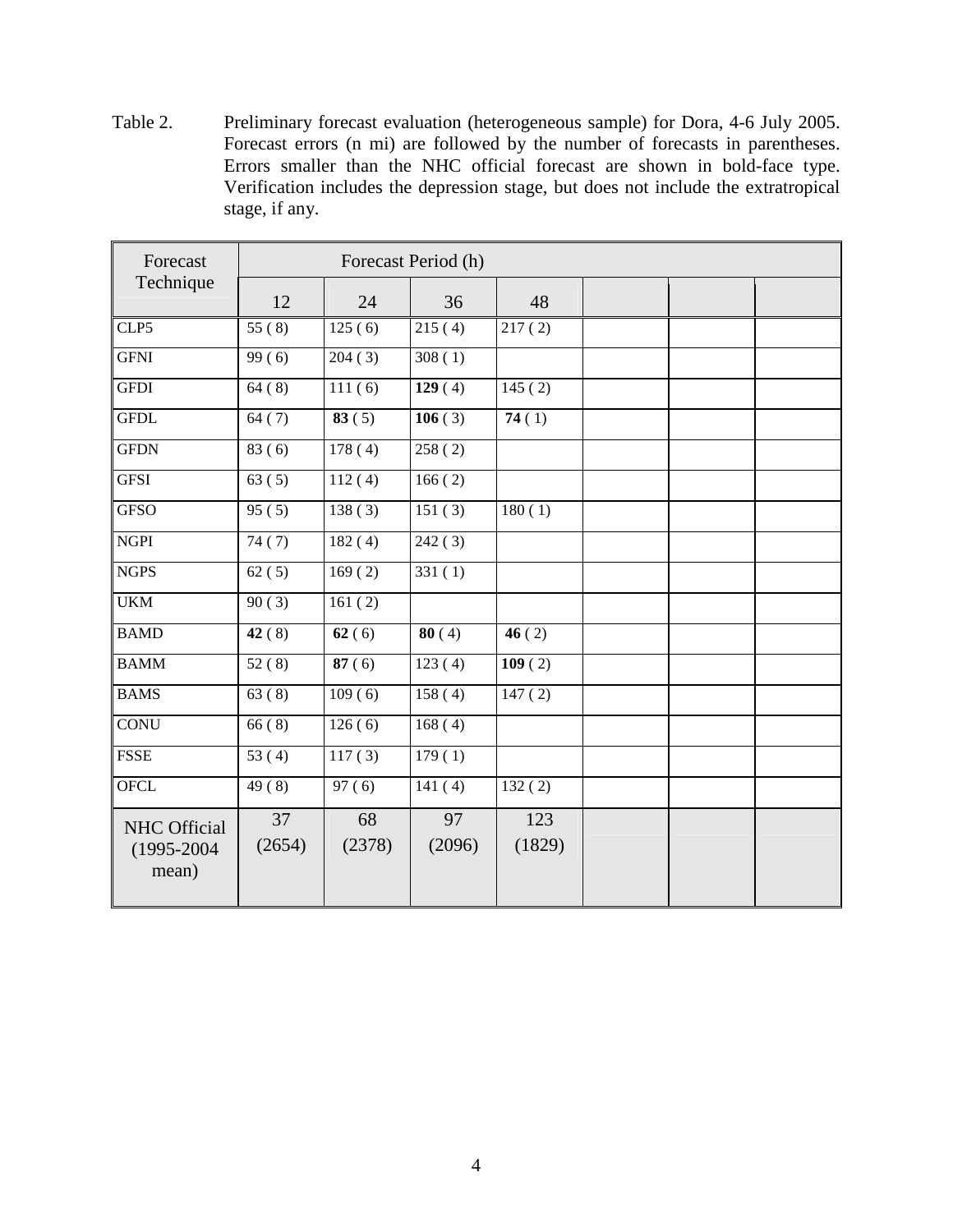| Date/Time<br>(UTC)    | Action                        | Location                                        |
|-----------------------|-------------------------------|-------------------------------------------------|
| 4 July / $0400$       | <b>Tropical Storm Warning</b> | Acapulco westward to Zihuatanejo, Mexico        |
| $\vert$ 4 July / 0400 | <b>Tropical Storm Watch</b>   | west of Zihuatanejo westward to Punta Sel Telmo |
| 4 July / 2100         | <b>Tropical Storm Warning</b> | extended westward from Zihuatanejo westward to  |
|                       |                               | Punta Sel Telmo                                 |
| $4$ July / 2100       | <b>Tropical Storm Watch</b>   | West of Punta Sel Telmo westward to Manzanillo  |
| $\vert$ 5 July / 0600 | <b>Tropical Storm Warning</b> | Discontinued from Zihuatanejo eastward          |
| $\vert$ 5 July / 0900 | <b>Tropical Storm Warning</b> | Lazaro Cardenas westward to La Fortuna          |
| $\vert$ 5 July / 0900 | <b>Tropical Storm Warning</b> | Discontinued from Lazaro Cardenas eastward      |
| $\vert$ 5 July / 2100 | <b>Tropical Storm Warning</b> | Discontinued                                    |

Table 5. Watch and warning summary for Tropical Storm Dora, 4-6 July 2005.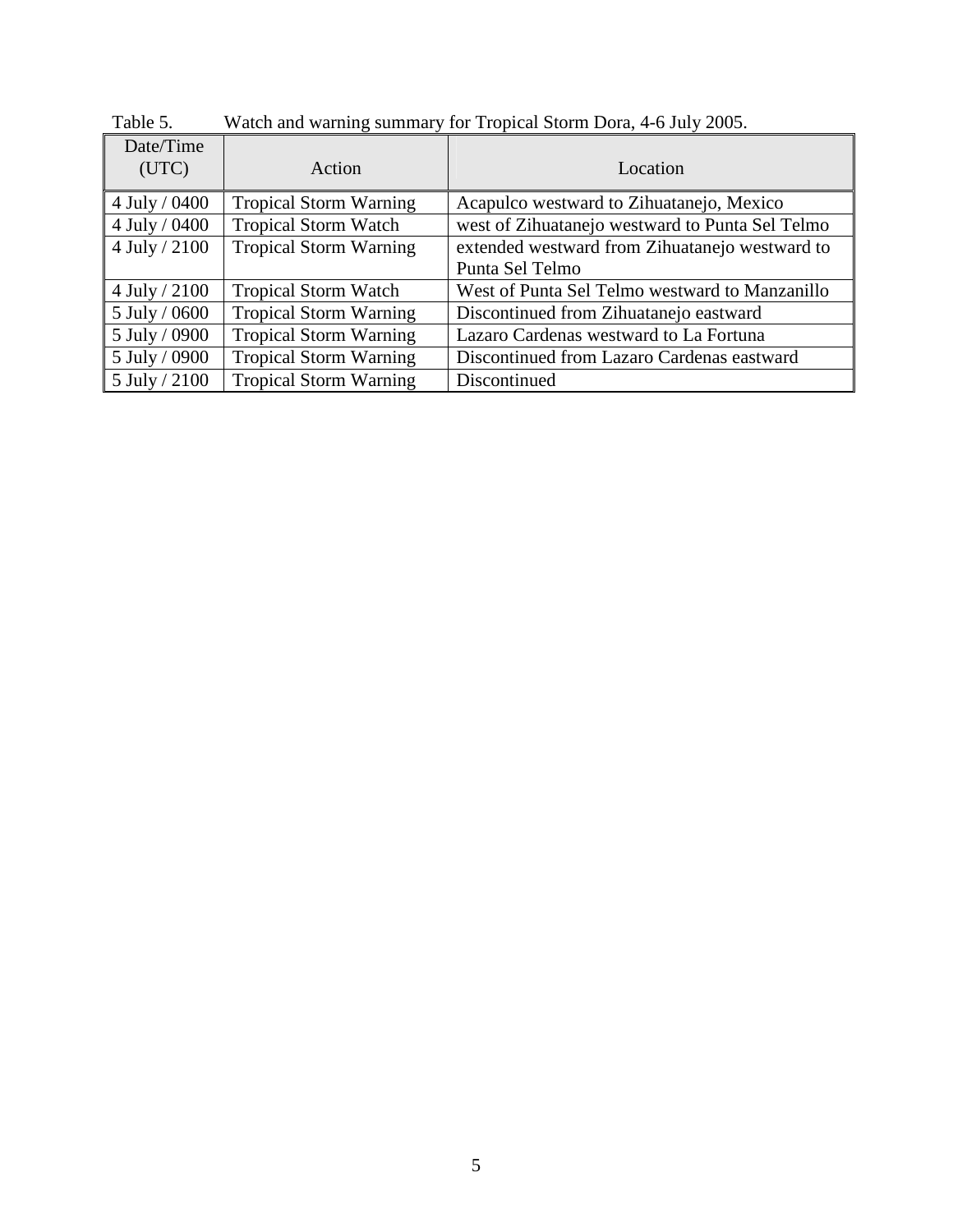

Figure 1. Best track positions for Tropical Storm Dora, 4-6 July 2005.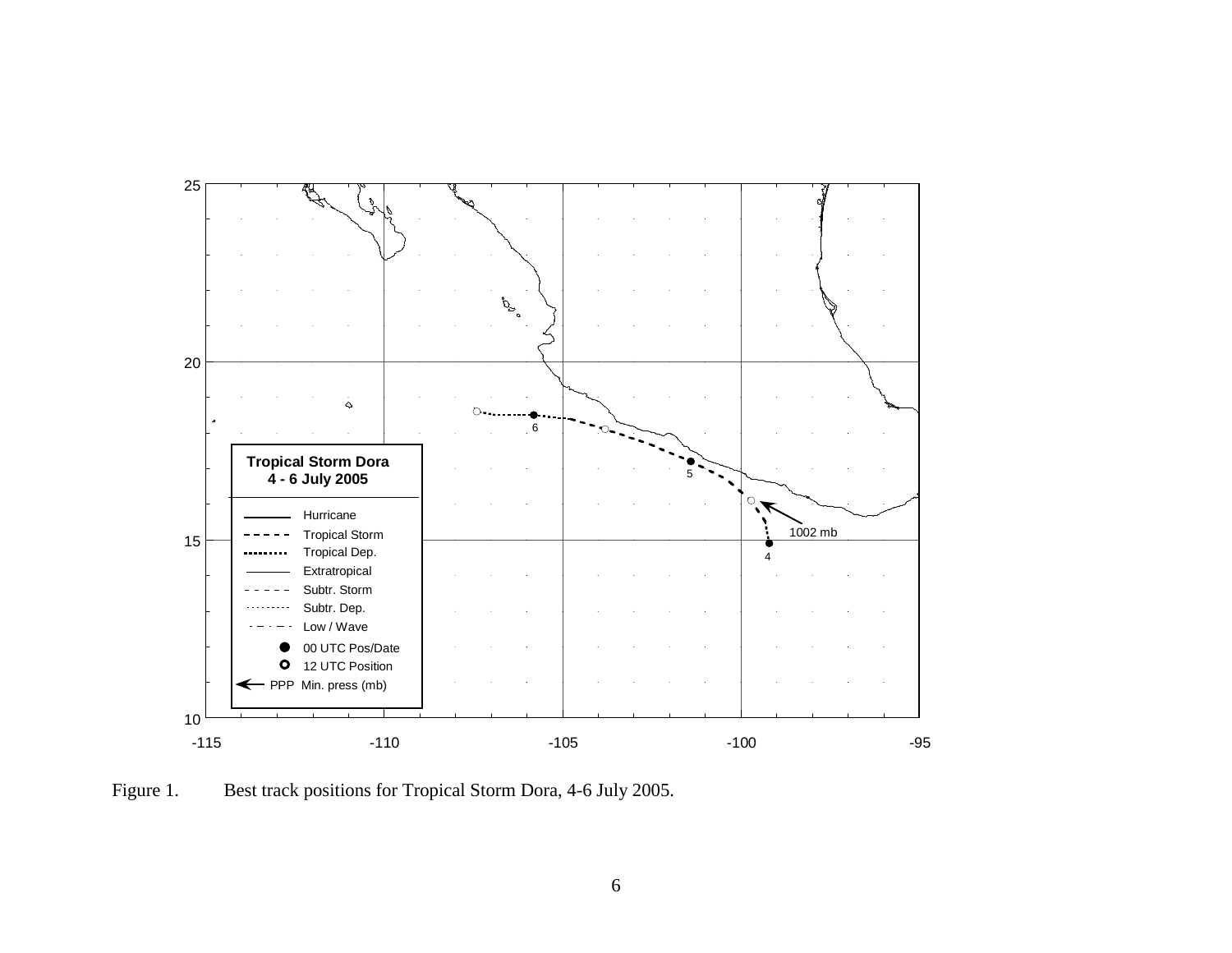

Figure 2. Selected wind observations and best track maximum sustained surface wind speed curve for Tropical Storm Dora, 4-6 July 2005. Objective Dvorak estimates from UW-CIMSS represent linear averages over a three-hour period centered on the nominal observation time.